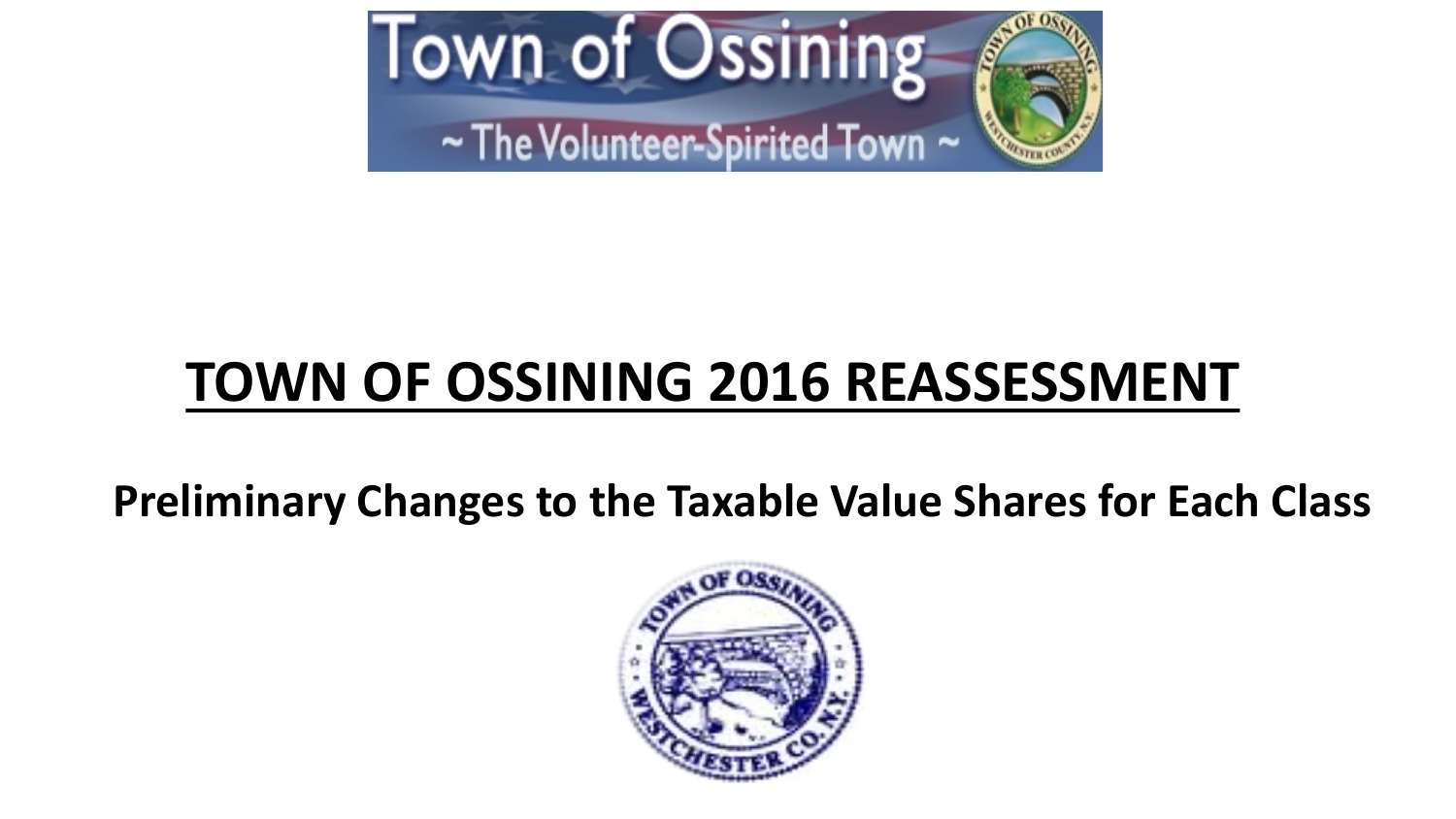#### **Without Homestead Prior Shares**

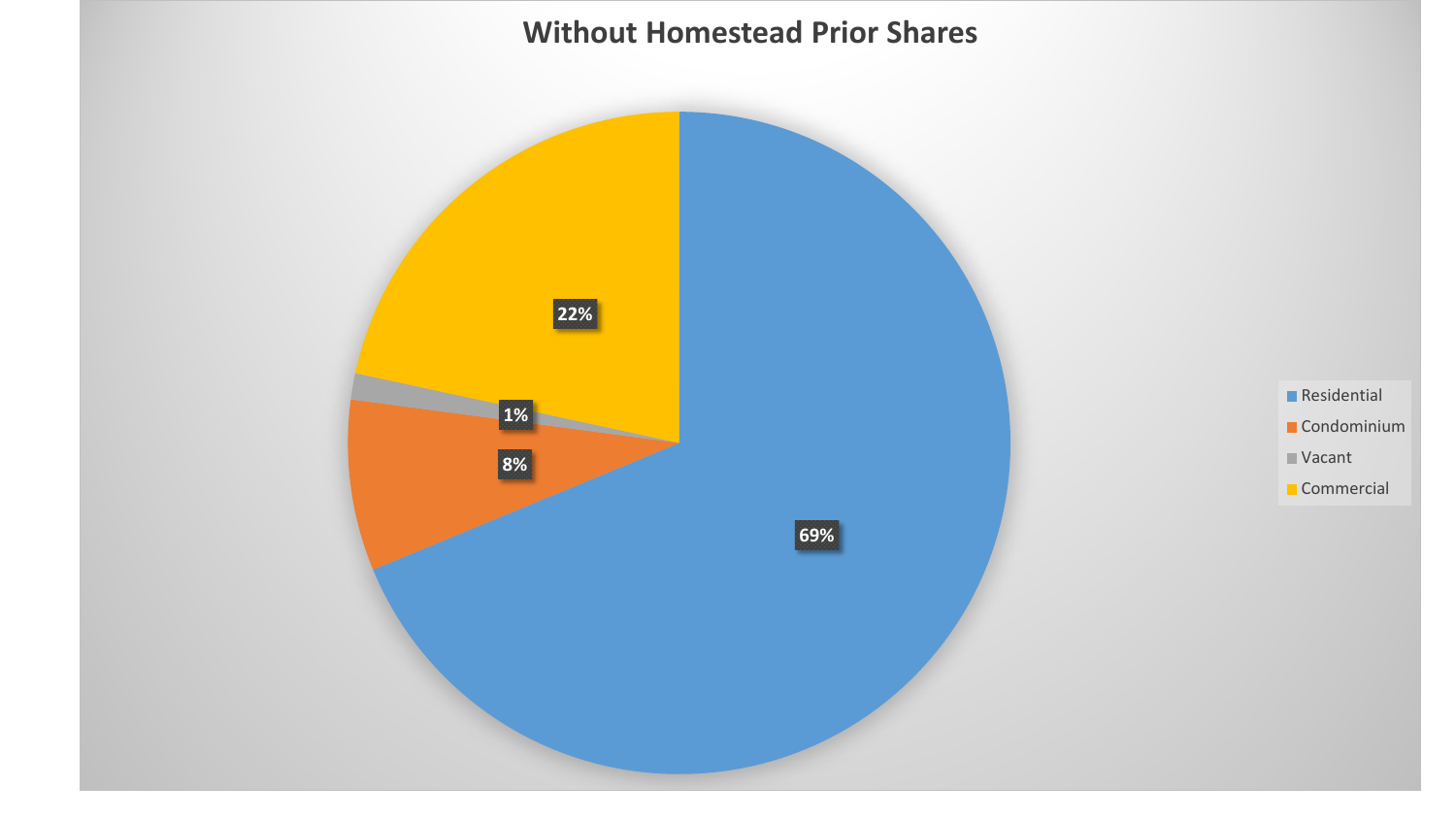#### **Without Homestead Current Shares**



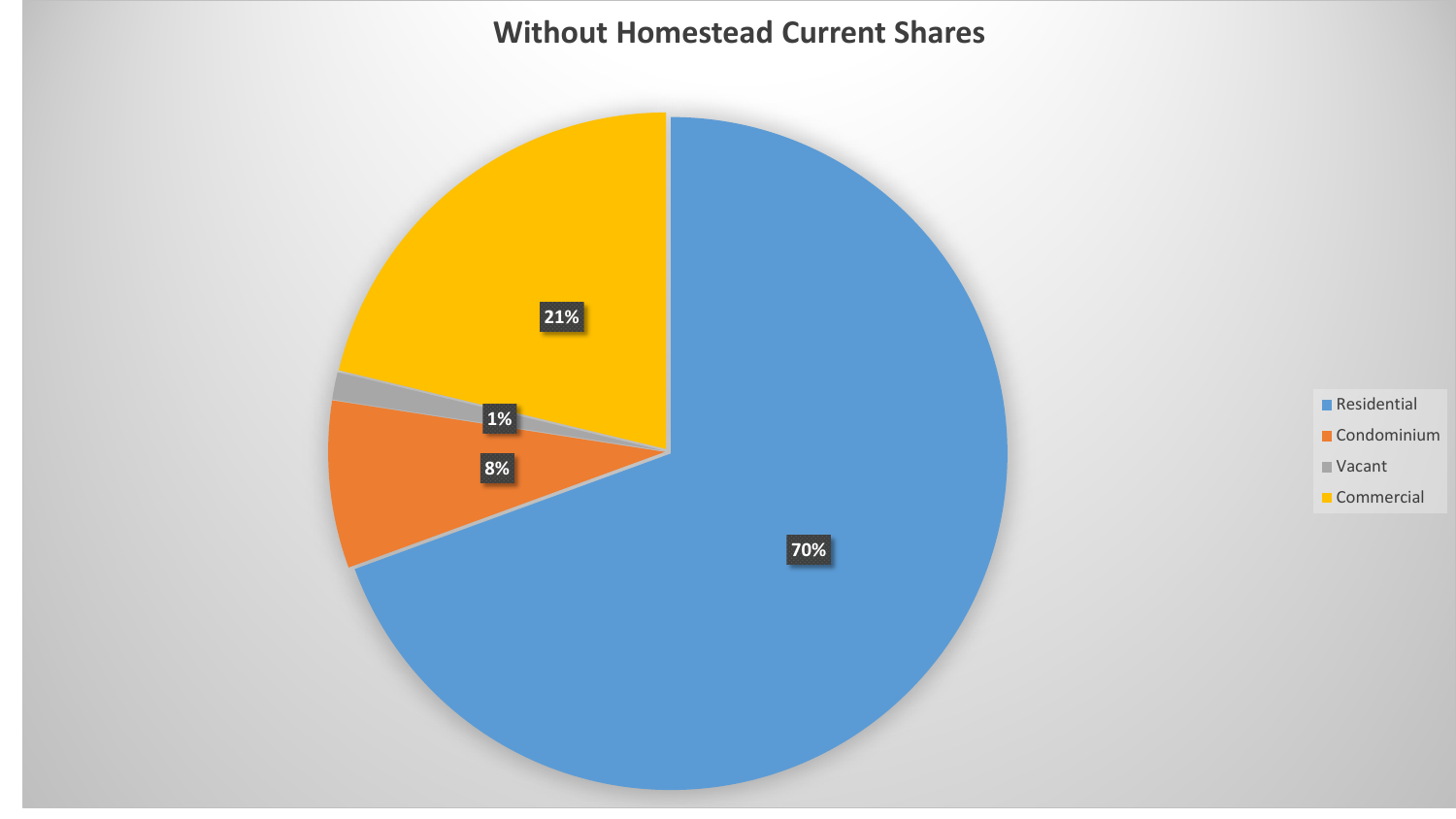#### **With Homestead Current Shares**



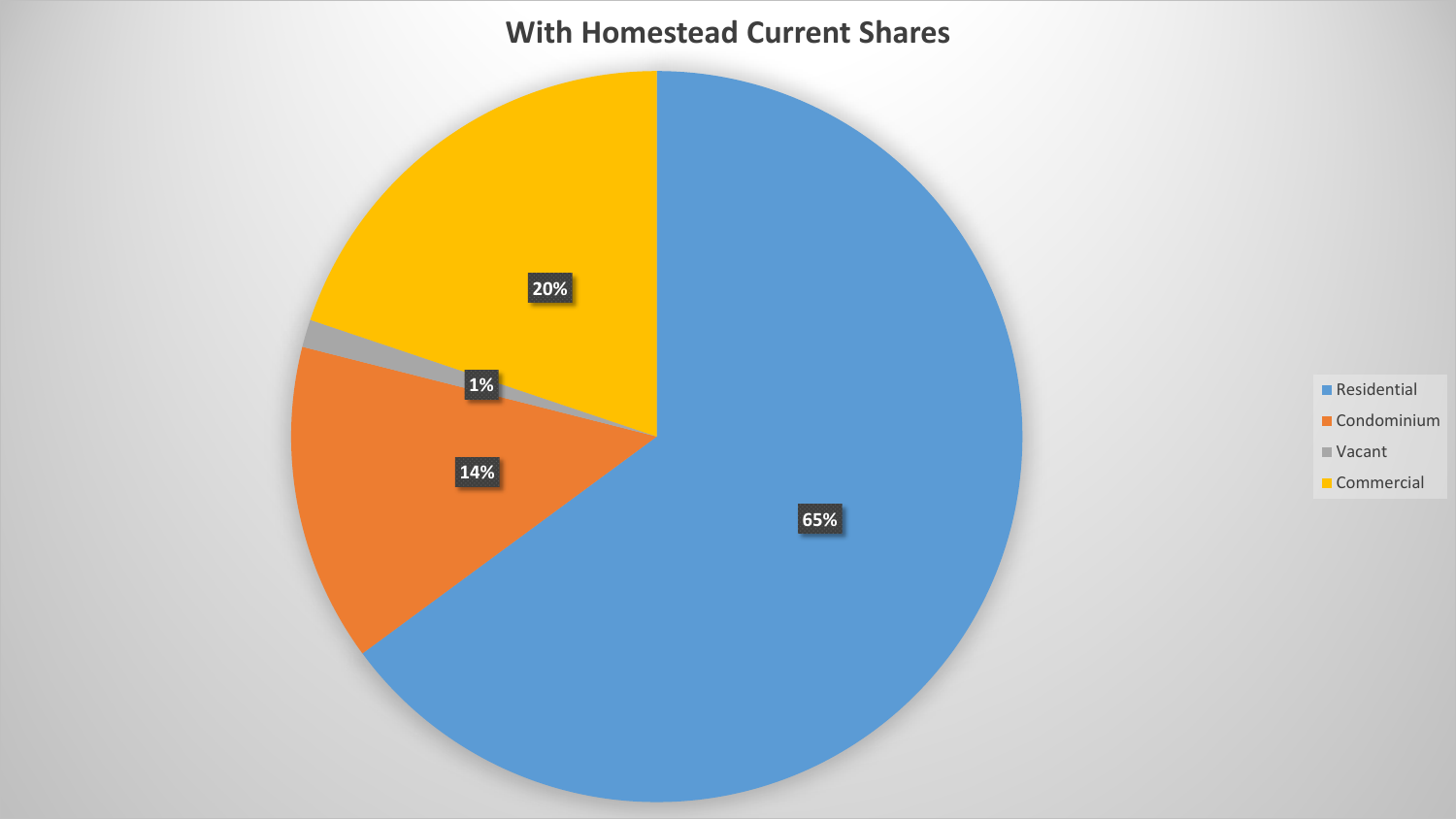

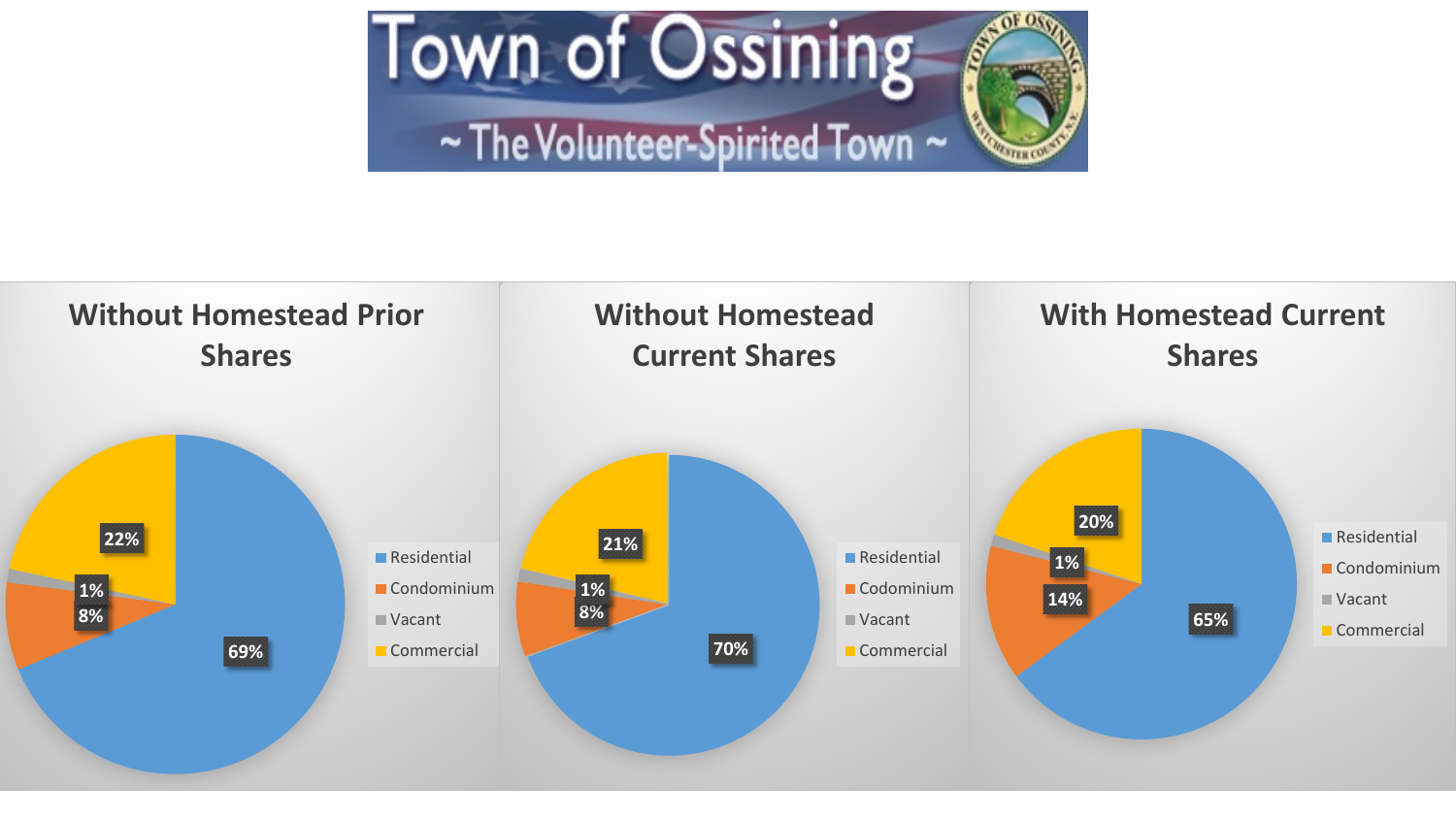# **Empowering** people who serve<br>
the public<sup>®</sup>

## **Town of Ossining**

Preliminary Assessment Notifications March 1, 2016

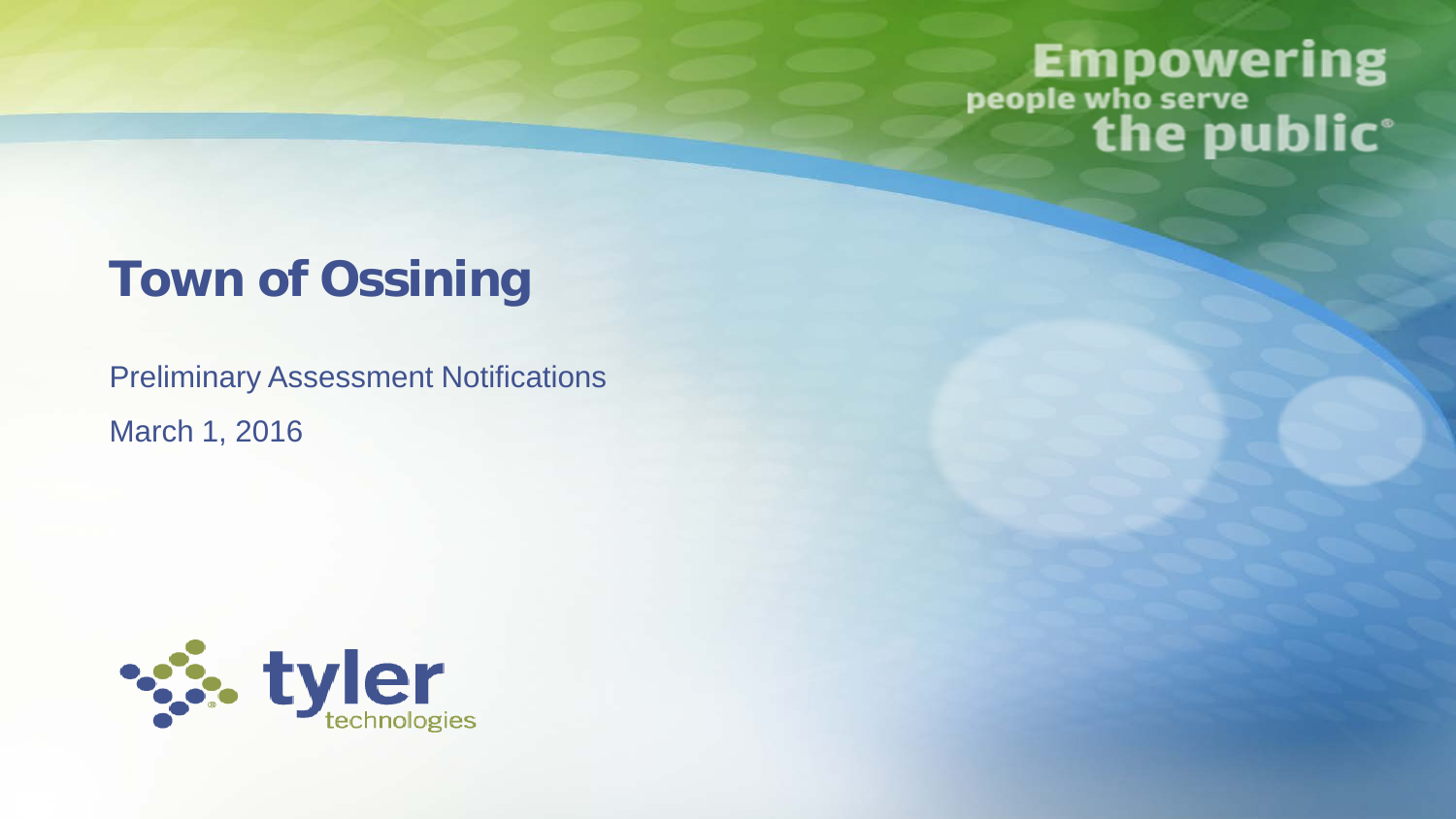### **What to Expect**

Notices with the 2016 preliminary assessments will be mailed to all property owners the week of March 14<sup>th</sup>.

If property owners feel the preliminary 2016 assessment does not accurately reflect market value *as of the July 1, 2015 valuation date*, Property owners, or their representative, may contact Tyler, to schedule an informal review.

All informal review meetings are by appointment **only.**

The notice is mailed with a letter explaining how to understand the notice and what to do if you disagree with the assessment.

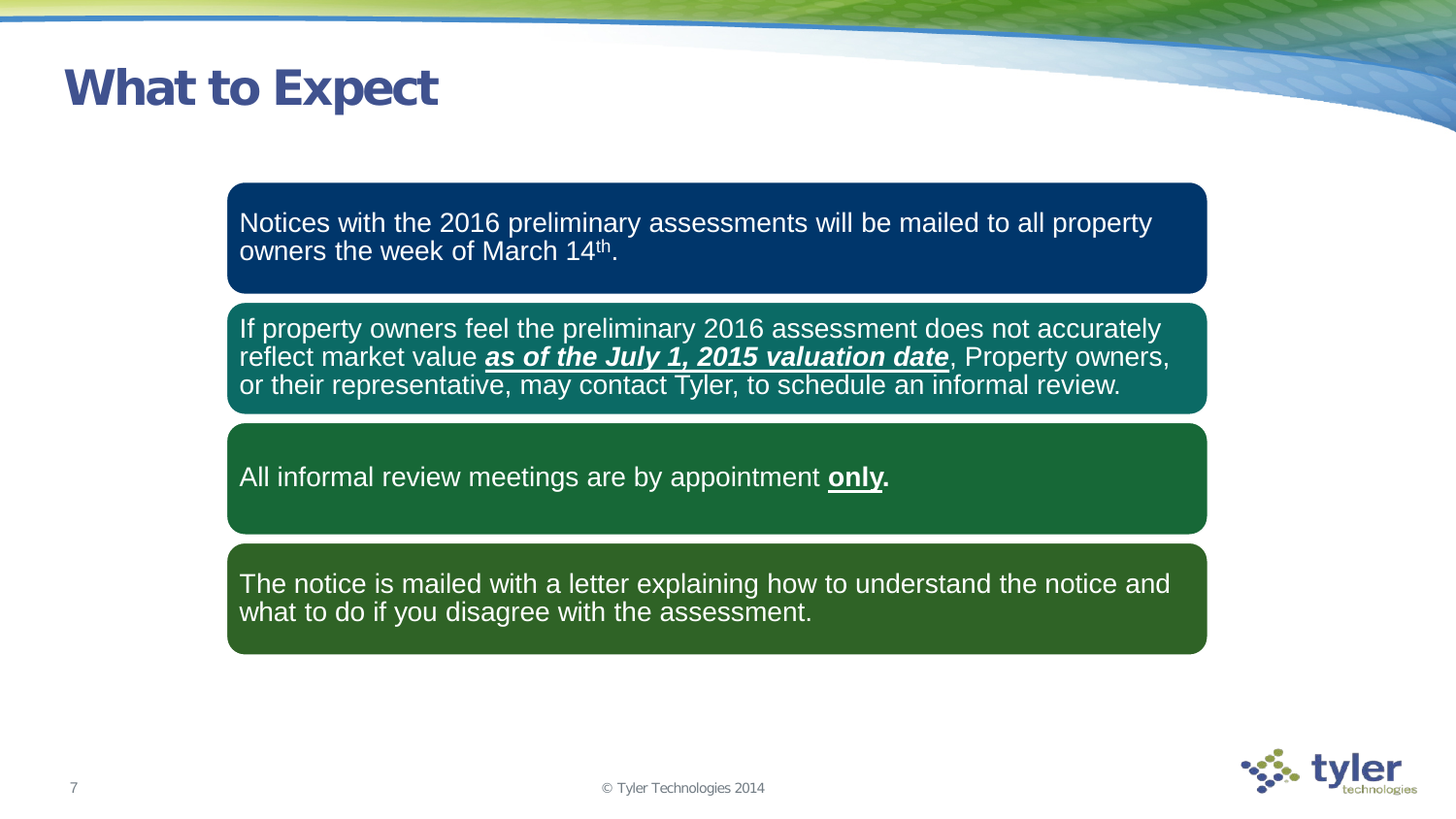#### **Explanatory Letter for the Notice**





#### ASSESSMENT DISCLOSURE NOTICE - PRELIMINARY 2016 ASSESSMENT

March 14, 2016

Dear Property Owner:

The 2016 Town of Ossining's preliminary assessments are now complete. Tyler Technologies, was contracted by the Town of Ossining to assist in the preparation of your 2016 assessment.

Enclosed is the 2016 Assessment Disclosure Notice for your property. This notice sets forth the market value of your property for both 2015 and 2016 and redistributes 2015 taxes as if all preliminary 2016 assessments had been in place to raise 2015 tax levies. This is not an estimate of future taxes. 2015 assessments were at 5.65% of market value, compared to 100% of market value for 2016. The final market value for 2016 will form the basis for you 2017 real property taxes, unless that figure is challenged or revised.

Please consider the information provided. If you feel your preliminary 2016 assessment does not accurately reflect market value as of the July 1, 2015 valuation date, or if you have any questions, you may schedule an informal review meeting with a Tyler Technologies appraiser by calling (800) 273-8605, weekdays from 9am -5pm. All informal review meetings are by appointment with a Tyler appraiser only and will be held from March 21, 2016 to April 22, 2016 during regular business hours, with limited evening and Saturday appointments available. Meetings will be held at the Ossining Public Library located at 53 Croton Avenue in Ossining.

The informal review process affords you an opportunity to discuss your individual property assessment. It is not an opportunity to discuss other property assessments, or to discuss taxes. You must own the property, or provide a letter of authorization from the property owner, in order to schedule a review meeting. Decisions regarding potential assessment changes will not be made during your meeting and a follow-up inspection of your property may be required to complete the review. All property owners who participate in the informal review process will receive notification of the results of the review by mail concurrent with the filing of the June 1, 2016 Tentative Assessment Roll.

If you cannot attend an informal review meeting, correspondence may be sent to Tyler Technologies at the address below, postmarked no later than April 22, 2016. The letter must clearly document the property location, your questions, cause for reconsideration, any supporting market data and a daytime phone number where you may be reached.

If you are dissatisfied with the outcome of your informal review, your assessments can be challenged upon the filing of an appeal to the Board of Assessment Review from June 1-21, 2016, but no later than June 21, 2016, which is the official grievance day. Grievance applications and information about the appeal process are available on the Assessor's page under departments at www.townofossining.com. Your participation and interest have been invaluable to the success of this project. Many thanks for your cooperation.

Fernando Gonzalez, Assessor, IAO **TOWN OF OSSINING** 

Salim Serdah, Assistant Project Director TYLER TECHNOLOGIES/CLT APPRAISAL SERVICES, INC

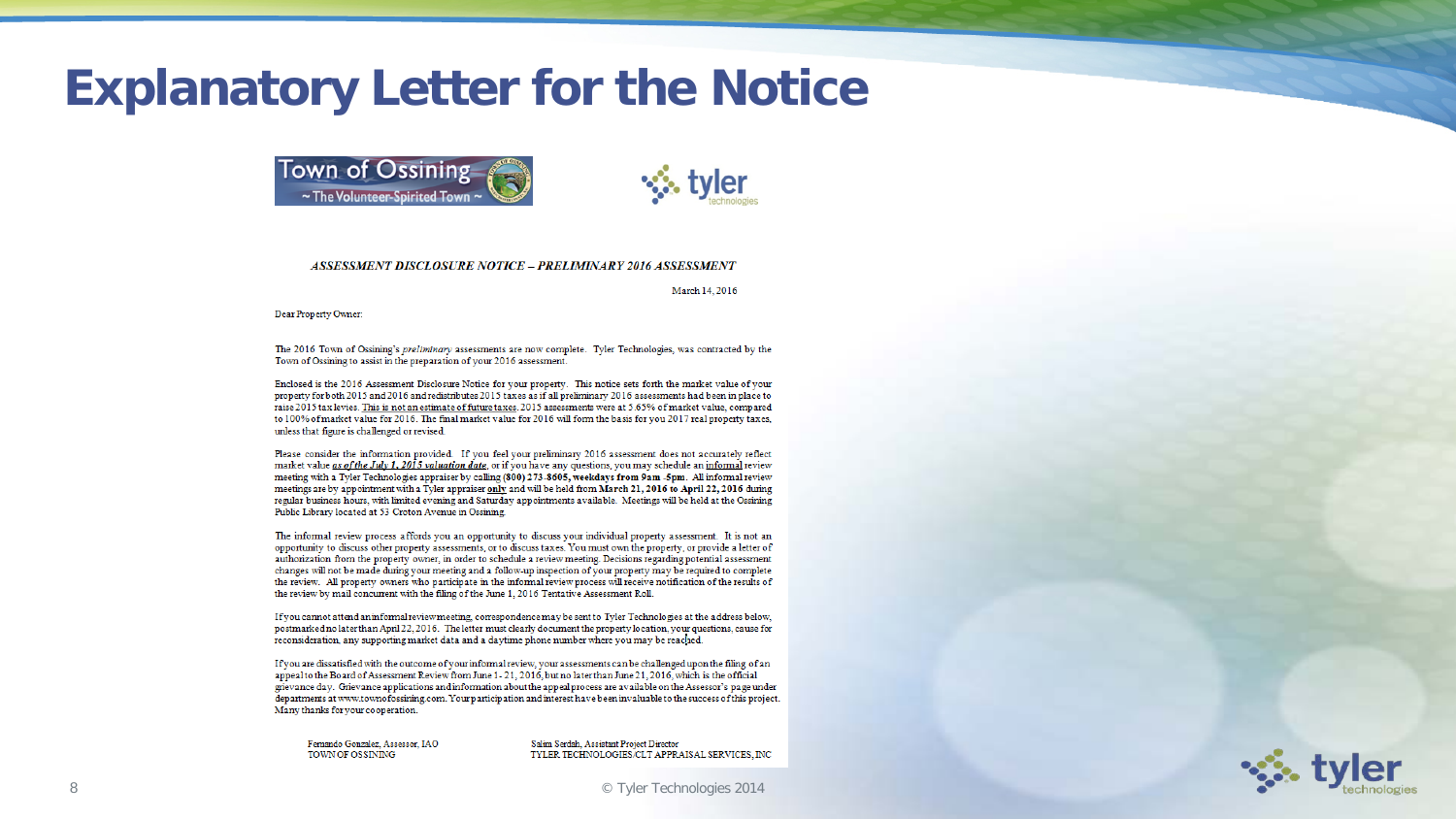#### **Understanding the Notice**



requires all properties be assessed at market value, or at a uniform level of assessment. In conformance with the law and to ensure all property assessments are fair and equitable, all parcels in the Town of Ossining have been reviewed and assessed at 100% of market value. as of July 1, 2015; the valuation date of the 2016 roll

| Year | <b>Assessed Value</b> | <b>Level of Assessment</b> | <b>Market Value</b> |
|------|-----------------------|----------------------------|---------------------|
| 2015 |                       | 5.65%                      |                     |
| 2016 |                       | 100 00%                    |                     |
|      |                       | Net Change                 |                     |

Please be advised a change in your property's assessment does not necessarily mean your taxes will change. Your tax liability is affected by several factors, including: changes to school/county/municipal budgets, changes to assessments of other properties, changes to exemption laws and /or assessments partially or wholly exempt from taxation, and the apportionment of school and /or county taxes among multiple municipal segments.

The scenario below illustrates what the tax impact would have been if the new 2016 assessments were implemented for the 2015 tax year. This is only an estimate and does NOT represent your future tax liability. It is for comparison purposes only.

| <b>Tax Jurisdiction</b>  | 2014 Taxable Assessed Value*<br>(for 2015 tax) | 2016 Preliminary Taxable<br>Assessed Value* | 2015 Taxes (Actual) and<br>redistributed tax using 2016<br>preliminary Assessments |                     |
|--------------------------|------------------------------------------------|---------------------------------------------|------------------------------------------------------------------------------------|---------------------|
|                          |                                                |                                             | 2015 Actual                                                                        | <b>With 2016 AV</b> |
| <b>TOWN</b>              |                                                |                                             |                                                                                    |                     |
| <b>COUNTY</b>            |                                                |                                             |                                                                                    |                     |
| <b>SPECIAL DISTRICTS</b> |                                                |                                             |                                                                                    |                     |
| <b>SCHOOL</b>            |                                                |                                             |                                                                                    |                     |
| <b>VILLAGE</b>           |                                                |                                             |                                                                                    |                     |
|                          |                                                | Approximate Total Taxes:                    |                                                                                    |                     |
|                          |                                                | Difference:                                 |                                                                                    |                     |

Note: Not all special district taxes are included in the above estimate.

\*Taxable assessed value is your property's assessed value minus applicable exemptions, if any, for each tax year. Please note not all exemptions may yet be in place for 2016.

If you disagree with your 2016 value, please contact Tyler Technologies at 1-800-273-8605 (no later than April 8, 2016 to make an appointment).

Should you still disagree with your 2016 assessment after receiving the outcome of your informal review with Tyler Technologies, you may then file a formal written complaint with the Board of Assessment Review from June 1-21, 2016. The grievance application and instructions can be found online at www.tax.ny.gov (form RP524) or the Assessor's page at www.townofossining.com

Existing Exemptions have been listed. Owners must contact the Town with any questions regarding exemptions.

The 2016 Market Value is what Tyler will discuss in an informal review meeting. Tyler will NOT discuss exemptions or taxes.

This is an estimate of what your 2015 taxes would be using your new assessment. This is NOT an estimate of your 2016 or 2017 tax bill.

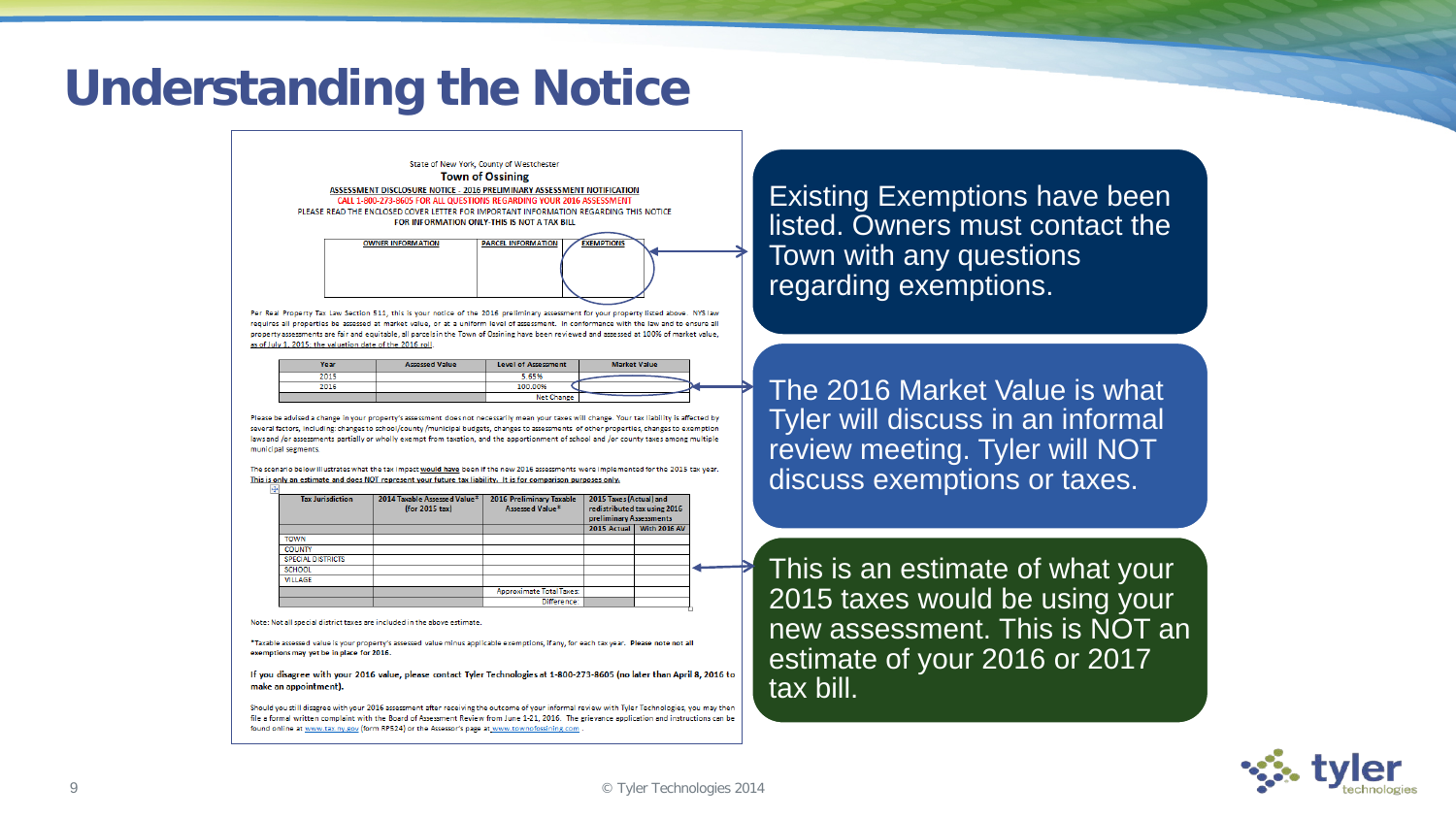### **How to Schedule a Meeting**

Properties owners must call Tyler, at **(800) 273-8605** once they receive their letters to schedule appointments. Call Monday through Friday, 9:00AM to 5:00PM no later than April 8<sup>th.</sup>

Review meetings will be held from March 21, 2016 to April 29, 2016 during regular business hours, with limited evening and Saturday appointments available. Meetings will be held at the Ossining Public Library.

Be sure to have your notice with you when you call. Information on the notice is required.

The phone lines may be busy the first few days but will lighten up by the second week.

Owners must inform Tyler phone operators of ALL properties they own and wish to discuss at the time they schedule their meeting.

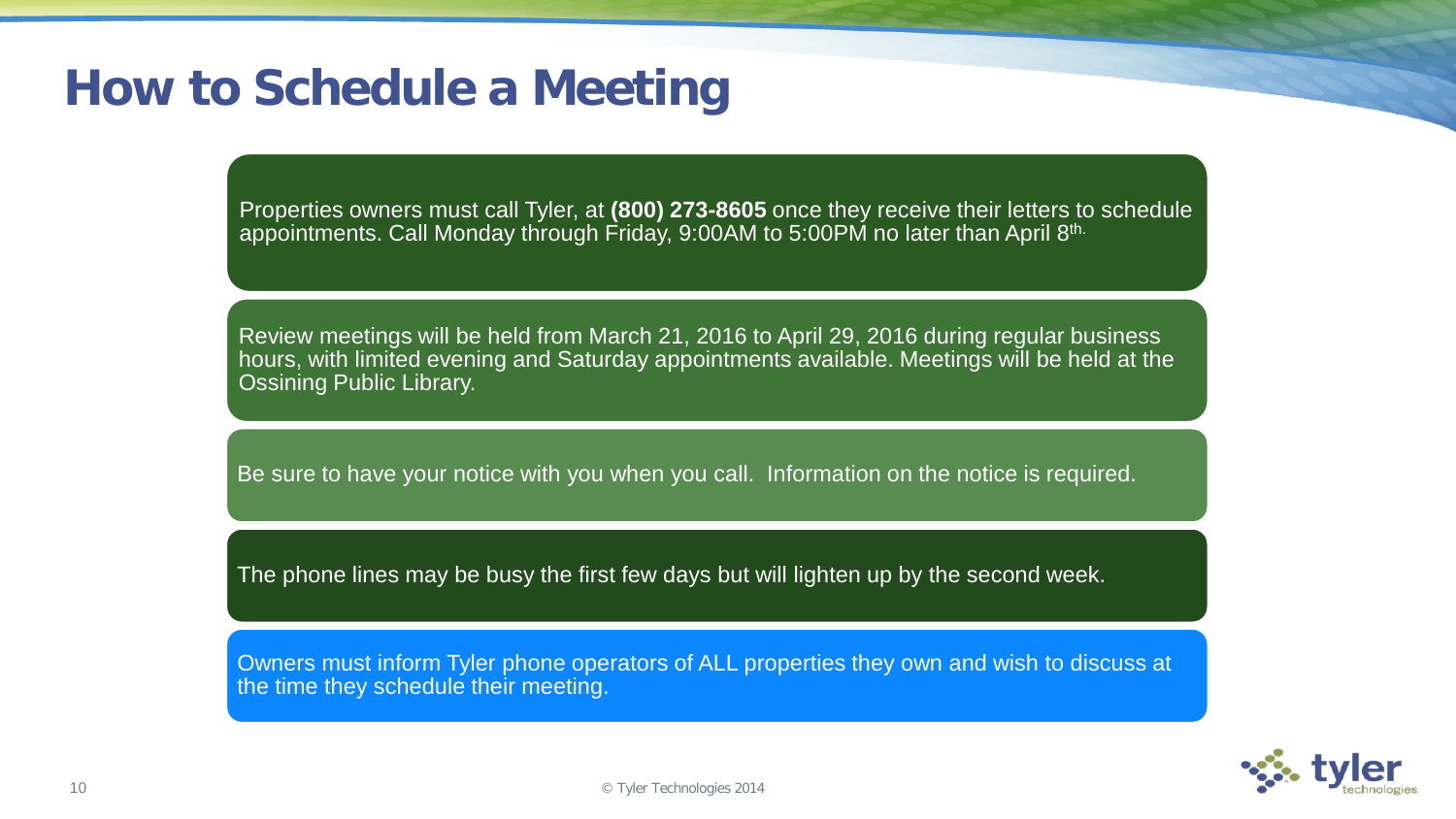## **At the Informal Meeting**

Informal meetings generally take 15 – 20 minutes.

Property owners will have an opportunity to review the data Tyler used to determine the assessment.

A signed form from the property owner is required for all representatives in order to discuss the property.

Only properties that have been scheduled for an appointment will be discussed.

Tyler will only discuss full market value. Tyler will not discuss tax amounts or exemptions.

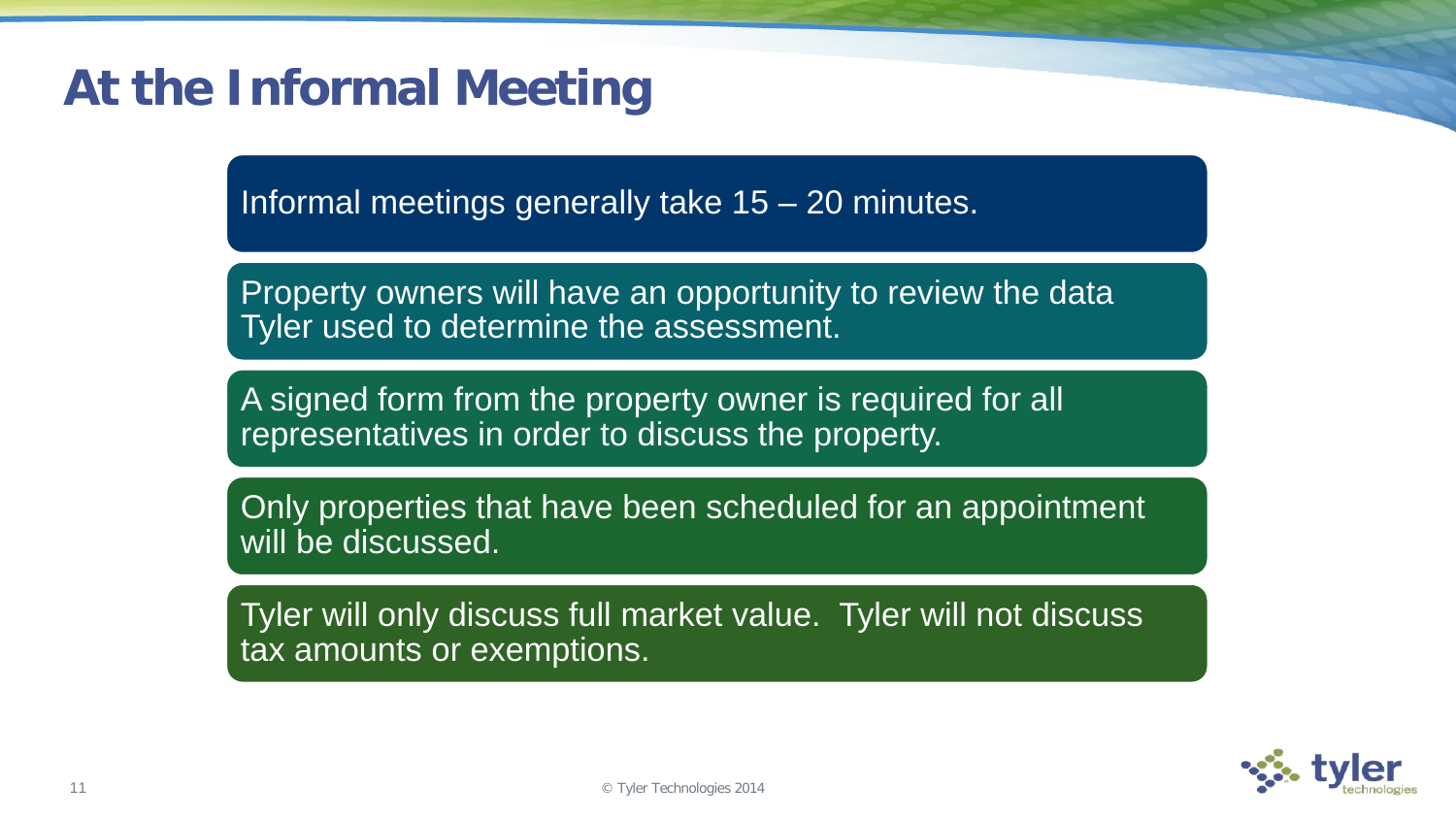## **What to Bring to the Meeting**

Informal reviews do not require anything specific or special from the property owner.

While NOT required, photos, recent appraisals or other documentation are welcome. It is best to provide a copy of this documentation for Tyler to retain for review.

Commercial property owners are encouraged to provide income/expense information.

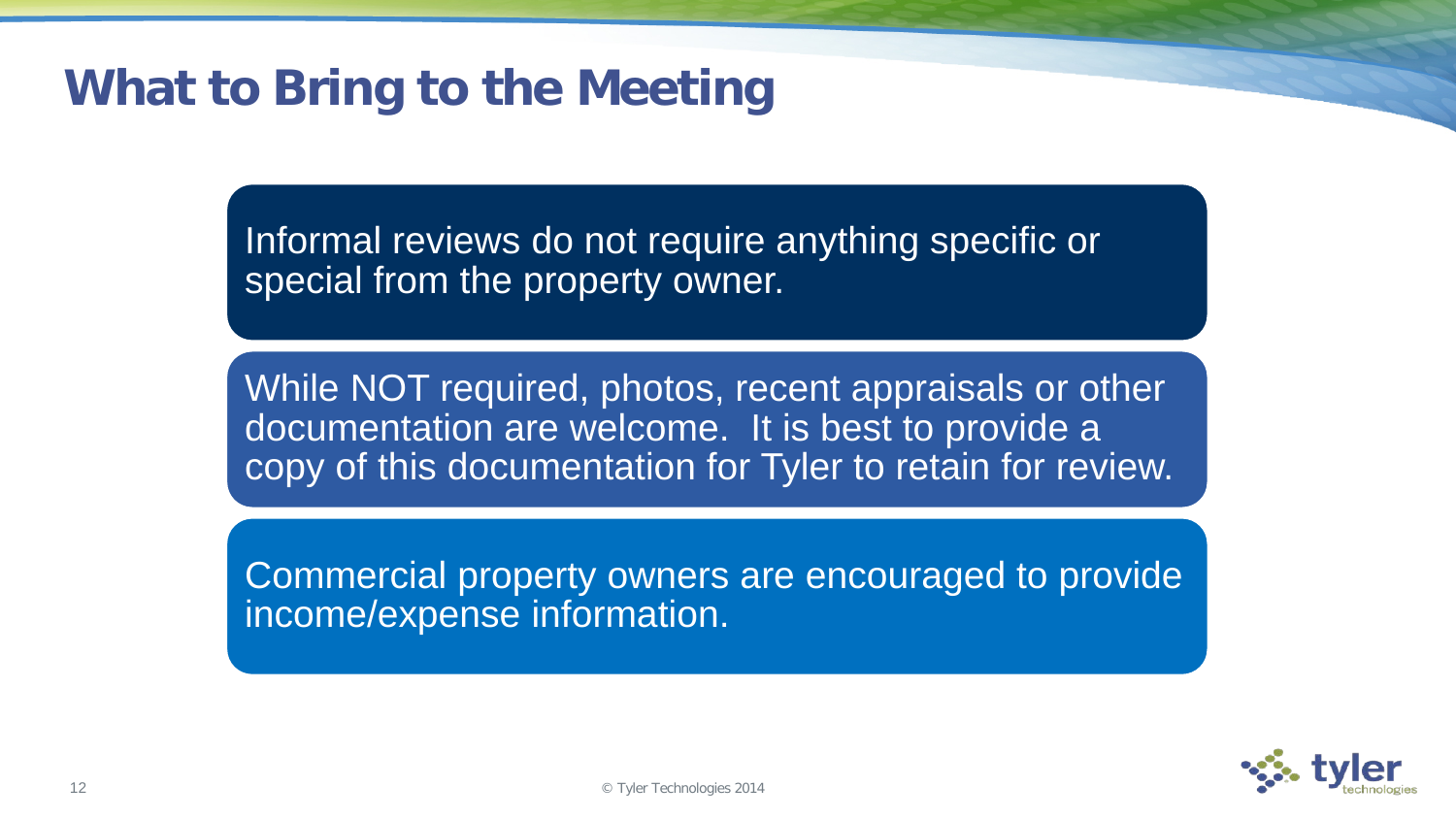### **What If I Cannot Attend?**

If owners cannot attend an informal review meeting, correspondence may be sent to Tyler Technologies at the address on the notice, postmarked no later than April 22, 2016.

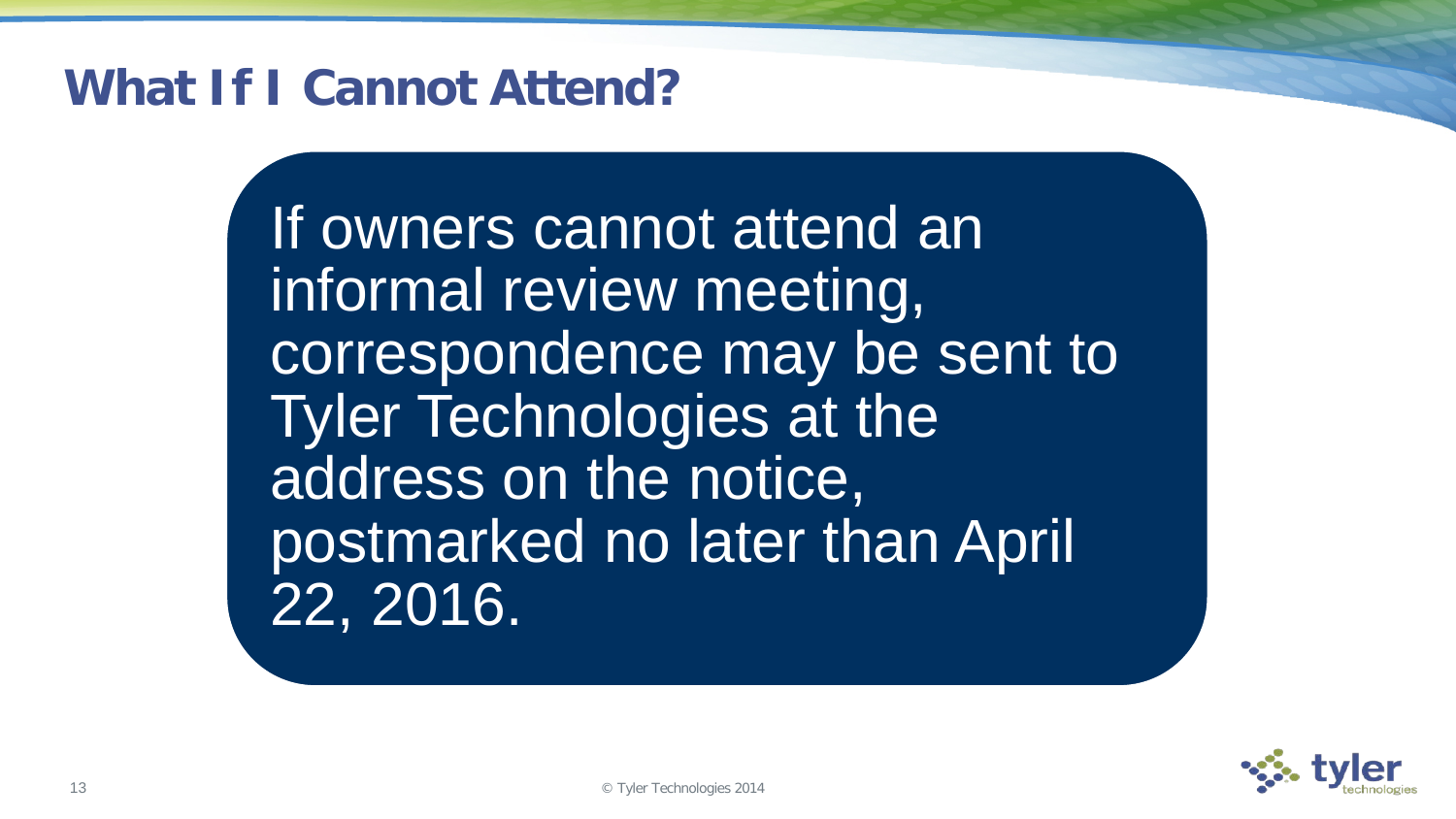### **What Happens Next?**

Tyler appraisal staff will review every property that had an informal meeting.

Final reassessment notices will be mailed prior to June 1st to all properties that have had an informal review.

If you are dissatisfied with the outcome of your informal review, your assessments can be challenged upon the filing of an appeal to the Board of Assessment Review from June 1- 21, 2016, but no later than June 21, 2016, which is the official grievance day.